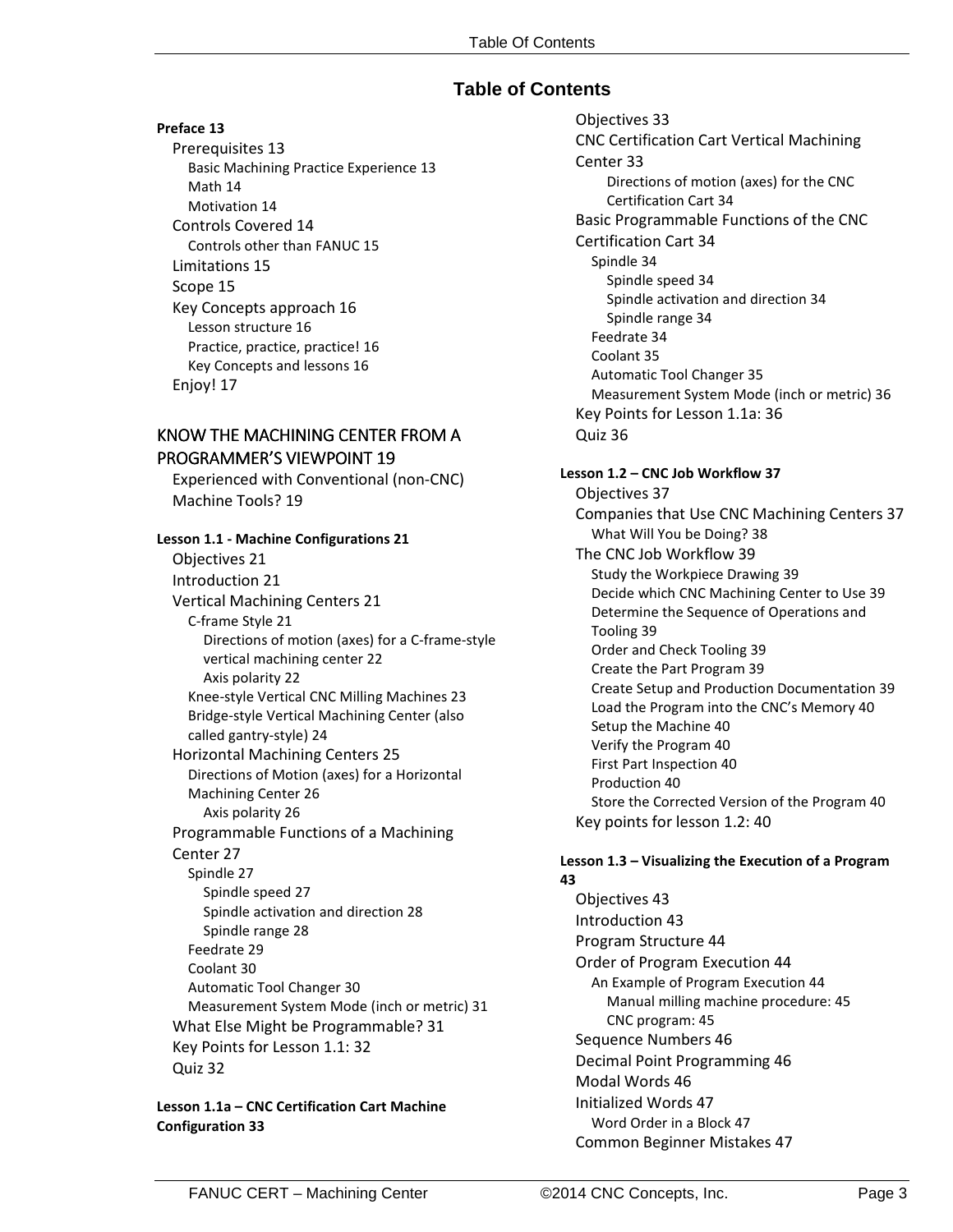Omitting Decimal Points 47 Decimal point tip 47 Other Mistakes of Omission 48 Letter O or Number Zero? 48 Key points for lesson 1.3: 48 Quiz 48

#### **Lesson 1.4 – Understanding the Workpiece Coordinate System 49**

Objectives 49 Introduction 49 A Graph Analogy 49 What About the Z-Axis? 51 Understanding Polarity 51 Wisely Choosing the Workpiece Coordinate System Zero Location 54 Selecting the X and Y Workpiece Coordinate System Zero 54 A reminder about axis movement 55 Selecting the Z-Axis Workpiece Coordinate System Zero 56 Absolute Versus Incremental Modes 56 58 A Decimal Point Reminder 58 Key points for lesson 1.4: 58 Quiz 59

### **Lesson 1.5 – Determining Workpiece Coordinate System Offsets 61**

Objectives 61 Introduction 61 Determining the Workpiece Coordinate System Offset Values 61 What is Machine Zero Position? 63 How to Determine the Workpiece Coordinate System Offset Values 63 How Predictable is the Workholding? 63 What is a Qualified Workholding Setup? 64 Machine, Workpiece, and Relative Coordinate Systems 64 Using the Relative Coordinate System and an Edge Finder for Measurement 65 Manually Measuring the Workpiece Coordinate System Offset Values 67 Measuring the X and Y Axes for a Rectangular-Shaped Workpiece 68 Step 1: Load workpiece and edge finder 68 Step 2: Touch off the workpiece edge in X 68 Step 3: Set the relative position for the X-axis to zero 69 Step 4: Back off in Z, move over 0.100 inches in X 69 Step 5: Zero the X-axis relative position again 70

Step 6: Touch off the workpiece edge in Y 70 Step 7: Set the relative position for the Y-axis to zero 71 Step 8: Back off in Z, move over -0.100 inches in Y 71 Step 9: Reset the Y-axis relative position again 72 Step 10: Send the X and Y axes to the zero return position 72 Measuring the X and Y Axes for a Circular-Shaped Workpiece 73 Step 1: Load the workpiece and dial indicator 73 Step 2: Indicate the center of the workpiece. 73 Step 3: Zero the X and Y relative positions 73 73 Step 4: Send the X and Y axes to the zero return position 74 Measuring the Z-axis 74 Step 1: Make the workholding setup and load a workpiece 74 Step 2: Touch the spindle nose to the gauge block 75 Step 3: Preset the Z-axis relative position to the height of the gauge block 75 Step 4: Send the Z-axis to the zero return position 76 Measuring the Workpiece Coordinate System Offsets with a Probe 76 How the Program Zero Point Selection Affects the Setup Person 77 Key points for Lesson 1.5: 78 Quiz 78

#### **Lesson 1.6–Setting Workpiece Coordinate System Offsets 79**

Objectives 79 Introduction 79 Understanding Workpiece Coordinate System Offsets 79 A Full Example of Using the Workpiece Coordinate System 81 The Program 81 What's the G91 doing in block N090? 82 The Setup 82 What is the External/Common Work Coordinate System Offset? 84 What if My Machining Center Doesn't Have Workpiece Coordinate Offsets? 84 Advantages of Workpiece Coordinate System Offsets versus G92 84 Safety 84 Ease of use 84 Efficiency 84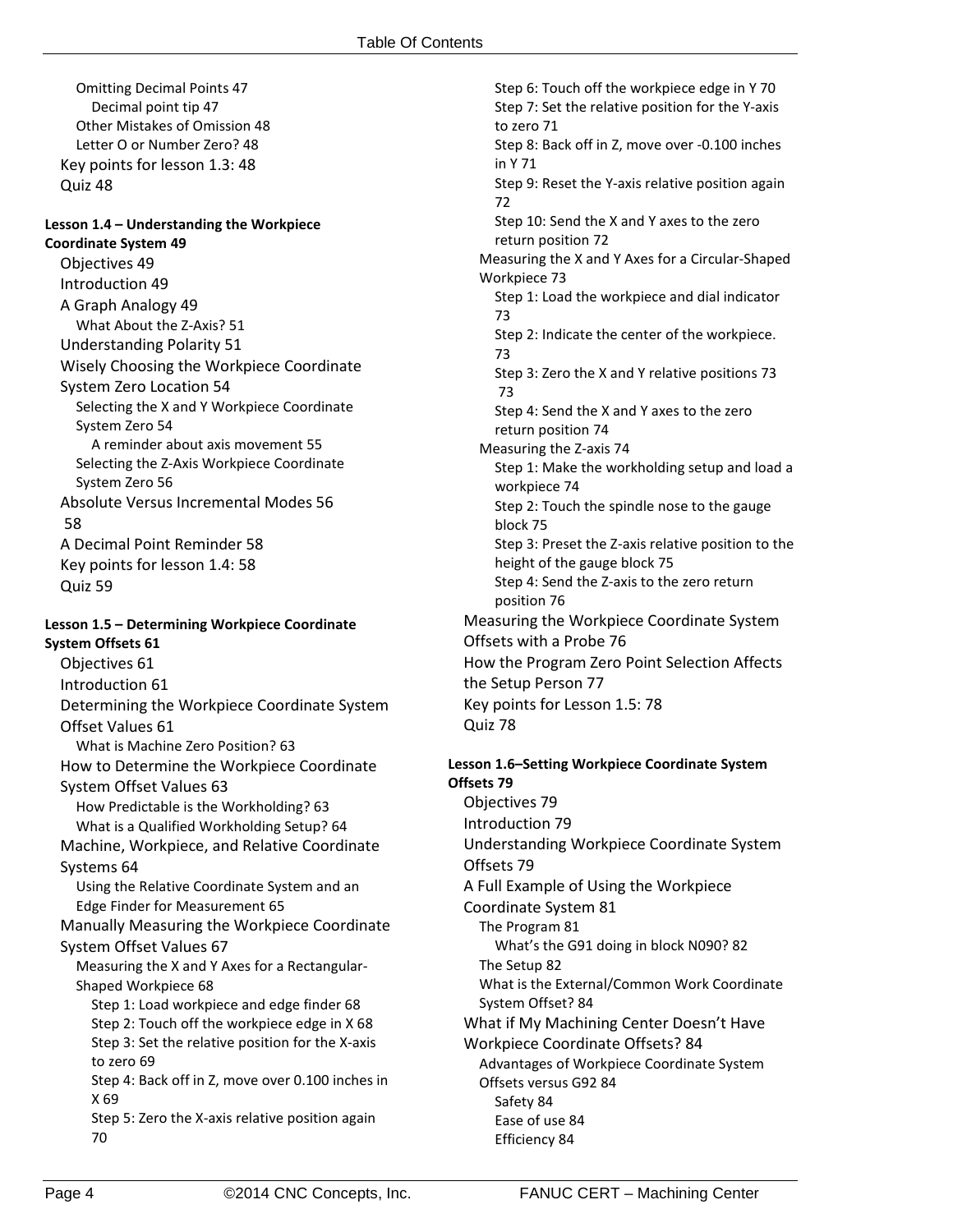Reworking parts 84 Assigning Program Zero in the Program with G92 85 Key points for lesson 1.6: 85

#### **Lesson 1.7–Introduction to Programming Words 87**

Objectives 87 Introduction 87 Decimal Points in Words 88 O-Word 88 N-Word 88 G-Word 88 X-Word 89 Y-Word 89 Z-Word 89 A-Word 89 B-Word 89 C-Word 89 Note about rotary axis designators and indexer activators 90 R-Word 90 I, J, K-Words 90 Q-Word 90 P-Word 90 L-Word 90 F-Word 90 M-Word 91 S-Word 91 T-Word 91 H-Word 91 D-Word 91 EOB (end of block character) 91 / (slash code) 92 G-codes and M-codes 92 G-codes 92 G-code limitations: 92 Optional G-codes 92 What does initialized mean? 92 What does modal mean? 92 Commonly used G-codes 93 0*i*-MD G-codes 93 M-codes 95 Common M-codes used on a CNC machining center 95 Key points for lesson 1.7: 96

#### YOU MUST PREPARE TO WRITE PROGRAMS 97

Preparation and Time 97 Preparation and Safety 98 Typical Mistakes 99 Syntax Mistakes 99 Motion Mistakes 99

Mistakes of Omission 99 Process Mistakes 99

## **Lesson 2.1–Preparation for Programming 101**

Objectives 101 Introduction 101 Plan the Sequence of Machining Operations 101 Develop the Cutting Conditions 103 An example 104 Cutting Conditions can be Subjective 105 Do the Math and Mark-up the Print 106 Marking up the Workpiece Engineering Drawing 108 Doing the Math 109 What About Contour Milling Operations? 110 Planning the milling cutter's centerline tool path 111 Check the Required Tooling 111 Plan the Workholding Set-up 112 Other Documentation Needed for the Job 113 Production Run Documentation 113 Program Listing 114 Is it all Worth It? 114 Key points for lesson 2.1: 114

### UNDERSTANDING MOTION TYPES 117

What is Interpolation? 117

# **Lesson 3.1–Programming the Three Basic Motion**

**Types 121** Objectives 121 Introduction 121 Motion Type Commonalities 121 Understanding the Point Programmed for each Cutting Tool 122 Hole-making Tools 122 Center drill 122 Spot drill (not shown above) 122 Drill 122 Reamer 122 Tap 122 Boring bar 123 Milling Cutting Tools 123 G00 Rapid Motion (also called positioning) 124 How Many Axes can be Included in a Rapid Motion Command? 125 About Dog-Leg Motion… 126 When do you Use Rapid Motion? 126 What is a Safe Approach Distance? 126 G01 Linear Interpolation (straight-line motion) 128 Using G01 for a Fast-Feed Approach 130 A Milling Example 130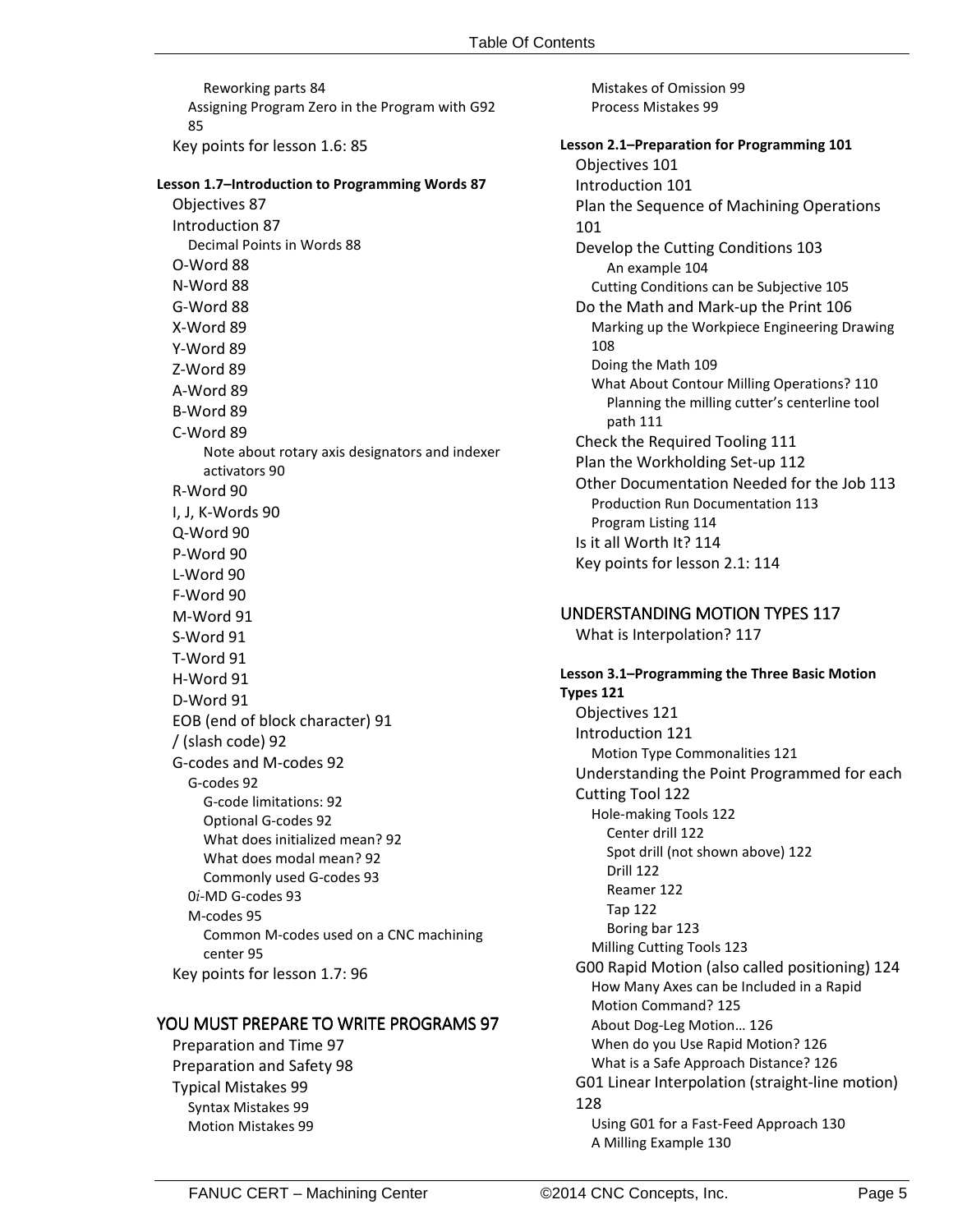Drill Holes with G01? 131 G02 and G03–Circular Interpolation (circular motion) 132 Which Positions to Program 132 Specifying Arc Size with the R-word 132 The R-word is not modal 134 More About Clockwise versus Counterclockwise Circular Interpolation 135 Specifying Circular Interpolation with Directional Vectors (I, J, and K) 135 Arc Limitations 137 Simultaneously specifying R with I, J or K 137 Specifying a semicircle 137 Specifying arcs greater than 180° using the Rword 137 Programming a Full Circle 137 Example using I, J and K 137 Example using R-word 138 Planning Your Own Tool Paths 139 Key Points for Lesson 3.1: 139 Exercise: 140

## KNOW THE COMPENSATION TYPES 143

**Lesson 4.1–Introduction to Compensation 145** Objectives 145 What are Compensations and Why are they Needed? 145 More on Tolerances 146 The Initial Setting for Compensation 146 When is Trial Machining Required? 146 What Happens as Tools Begin to Wear? 147 What do You Shoot For? 147 Why do Programmers have to know about Compensations? 147 Understanding Offsets 147 Offset Organization 148 Offsets Related to Cutting Tools 148 Offsets Related to Program Zero 149 How are Offsets Instated? 150 Key points for Lesson 4.1: 150

#### **Lesson 4.2–Tool Length Compensation 153**

Objectives 153 Introduction 153 The Reasons Why Tool Length Compensation is Needed 153 No Two Tools Will Have Exactly the Same Length 153 Tool's Length Will Vary from Each Time it is Assembled 154 Tool Data is Entered Separately from the Program 154

Sizing and Trial Machining Must Often be Done 154 What about interference and reach? 154 Programming Tool Length Compensation 154 Choosing the offset number to be used with each tool 155 An example program 155 The Setup Person's Responsibilities with Tool Length Compensation 156 Using the Tool's Length as the Tool Length Compensation (offset) Value 157 Determining tool length compensation values 157 Step 1: Make the workholding setup–or place some kind of flat block on the machine table 158 Step 2: Place a gauge block on the flat surface 158 Step 3: Without a tool in the spindle, make the spindle nose touch the block or offset gauge. 158 Step 4: Retract the Z-axis and load a cutting tool to be measured. Bring the tool tip to the same block. 158 Step 5: Repeat step four for all cutting tools that must be measured. 159 Measuring tool lengths off line–with a tool

length measuring gauge 159 Entering tool length compensation offsets 160 Using the Distance from the Tool Tip to Workpiece Coordinate System Zero as the Tool Length Compensation (offset) Value 160 Measuring tool length compensation values with this second method 161 Step 1: Make the workholding setup and load a workpiece 161 Step 2: Send the machine to the Z-axis zero

return position and reset (set to zero) the Zaxis relative display. 161

Step 3: Load a tool to be measured and manually bring the tip of the tool to the Z-axis program zero surface. 162

Reasons for Using the Recommended Method 162

Typical Mistakes with Tool Length Compensation 162 Forgetting to instate tool length compensation 162 Forgetting to enter the tool length

compensation value 163

Mismatching offsets 163 What if a Machine Doesn't have Workpiece Coordinate System Offsets? 163

Trial Machining with Tool Length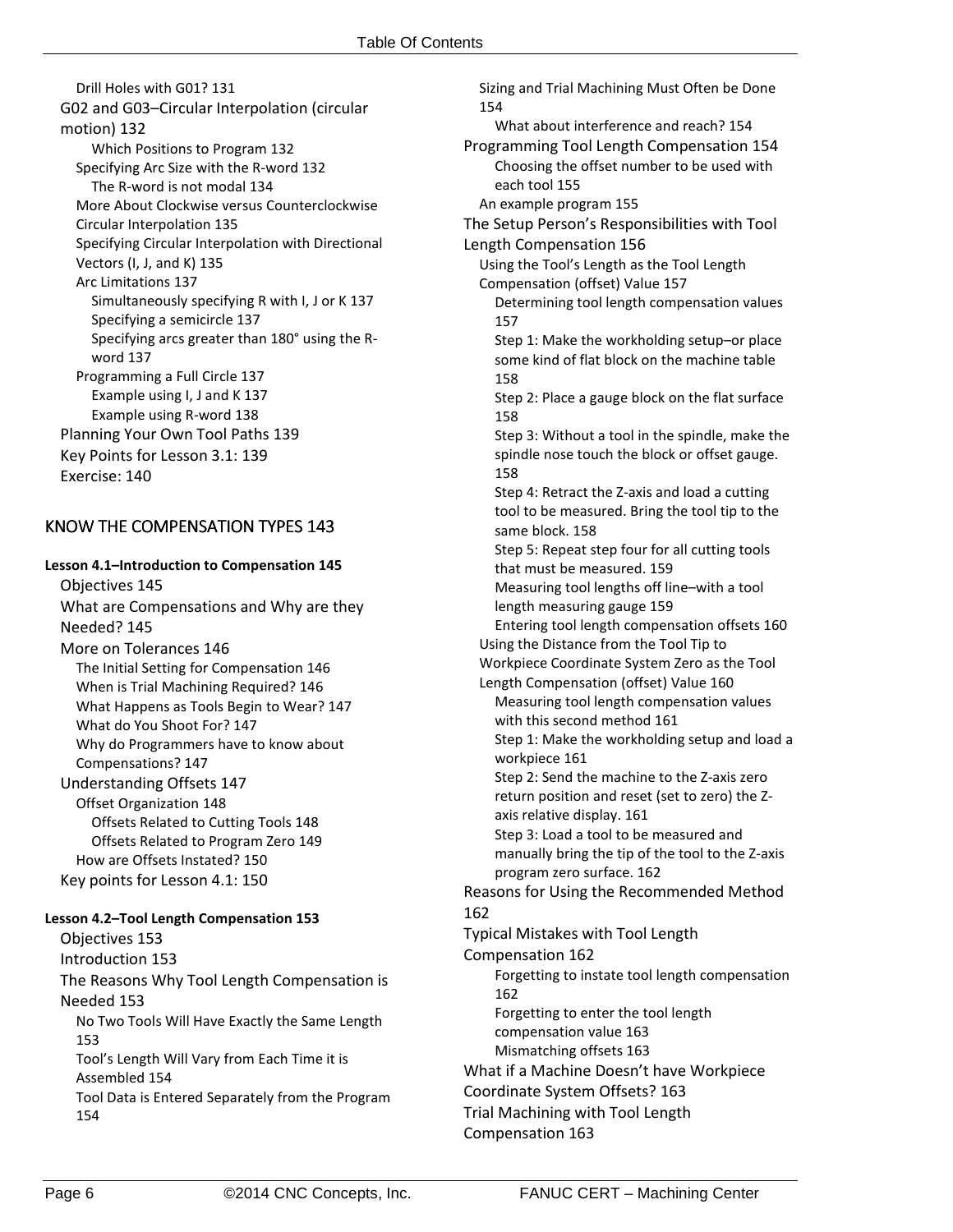| When trial machining is not required 164                                                  | A warning 187                                                |
|-------------------------------------------------------------------------------------------|--------------------------------------------------------------|
| Sizing with Tool Length Compensation 164                                                  | Trial Machining with Cutter Radius                           |
| A tip for remembering which way to adjust the                                             | Compensation 188                                             |
| offset 164                                                                                | 189                                                          |
| What if I use the second method shown for                                                 | What if the milling cutter machines on both                  |
| tool length compensation? 164                                                             | sides of the workpiece? 189                                  |
| Do I have to make all these calculations when                                             | A tip for remembering which way to adjust the                |
| adjusting offsets? 164                                                                    | offset 189                                                   |
| Why can't I just change the Z coordinate/s in                                             | How important is it that you make your first                 |
| the program to make sizing adjustments? 164                                               | workpiece a good one? 189                                    |
| Key points for lesson 4.2: 165                                                            | When trial machining is not required 190                     |
|                                                                                           | Sizing with Cutter Radius Compensation 190                   |
| Lesson 4.3-Cutter Radius Compensation 169                                                 | What if I use a CAM system and the offset                    |
| Objectives 169                                                                            | value is the deviation from the planned cutter               |
| Introduction 169                                                                          | size? 190                                                    |
| Will You Need to Learn this Feature? 169                                                  | Do I have to make all these calculations when                |
| Reasons Why Cutter Radius Compensation is                                                 | adjusting offsets? 190<br>Why can't I just change programmed |
| Required 169                                                                              | coordinate/s in the program to make sizing                   |
| Calculations are Simplified for Manual                                                    | adjustments? 190                                             |
| Programmers 169                                                                           | Key points for lesson 4.3: 191                               |
| Range of Cutter Sizes 171                                                                 |                                                              |
| Do you use re-sharpened (re-ground) cutters?                                              | Lesson 4.4-Workpiece Coordinate System Offsets 195           |
| 172                                                                                       | Objectives 195                                               |
| Trial Machining and Sizing 173                                                            | Introduction 195                                             |
| Rough and Finish Milling with the Same<br>Coordinates 173                                 | Do you Need to Learn More about Workpiece                    |
| Do you have a CAM system? 174                                                             | Coordinate System Offsets? 195                               |
| How Cutter Radius Compensation Works 174                                                  | Assigning Multiple Program Zero Points 196                   |
| <b>Steps to Programming Cutter Radius</b>                                                 | Programming with Multiple Program Zero Points                |
|                                                                                           | 198                                                          |
| Compensation 174                                                                          | The potential trade-off with this method 200                 |
| Step 1: Instate Cutter Radius Compensation 175<br>The XY motion to the prior position 175 | Reminder about tool length compensation                      |
| The Z motions to the Z-axis work surface 176                                              | values 200                                                   |
| Instate cutter radius compensation and                                                    | Shifting the Workpiece Coordinate System                     |
| positions the cutting tool to the first surface to                                        | Offsets Reference Point 200                                  |
| mill 177                                                                                  | Programming Workpiece coordinate system                      |
| G41 or G42? 177                                                                           | setting offset Values 203                                    |
| The offset used with cutter radius                                                        | Some other Applications for the External Work                |
| compensation 178                                                                          | Offset 203                                                   |
| The motion to the first work surface 179                                                  | Allowing for Variations in Pallet Changers 203               |
| Step 2: Program the Tool Path to be Machined                                              | Allowing for Variations after a Mishap 204                   |
| 180                                                                                       | Differences in Spindle Gap from One Machine to               |
| Step 3: Cancel Cutter Radius Compensation 181                                             | Another 204                                                  |
| Don't forget to cancel! 182                                                               | To enhance safety during dry-runs 204                        |
| What if I have more than one contour to mill?                                             | Key points for lesson 4.4: 204                               |
| 183                                                                                       |                                                              |
| Examples 183                                                                              |                                                              |
| Example 1 183                                                                             | YOU MUST PROVIDE STRUCTURE TO YOUR                           |
| Example 2 184                                                                             | <b>CNC PROGRAMS 205</b>                                      |
| What if I use a CAM System to Prepare                                                     |                                                              |
| Programs? 185                                                                             | Lesson 5.1-Introduction to Program Structure 207             |
| Setup Person's Cutter Radius Compensation                                                 | Objectives 207                                               |
| Responsibilities 185                                                                      | Introduction 207                                             |
| Rough and Finish Milling with the Same Set of                                             | Objectives of Your Chosen Program Structure                  |
| <b>Tool Path Coordinates 186</b>                                                          | 207                                                          |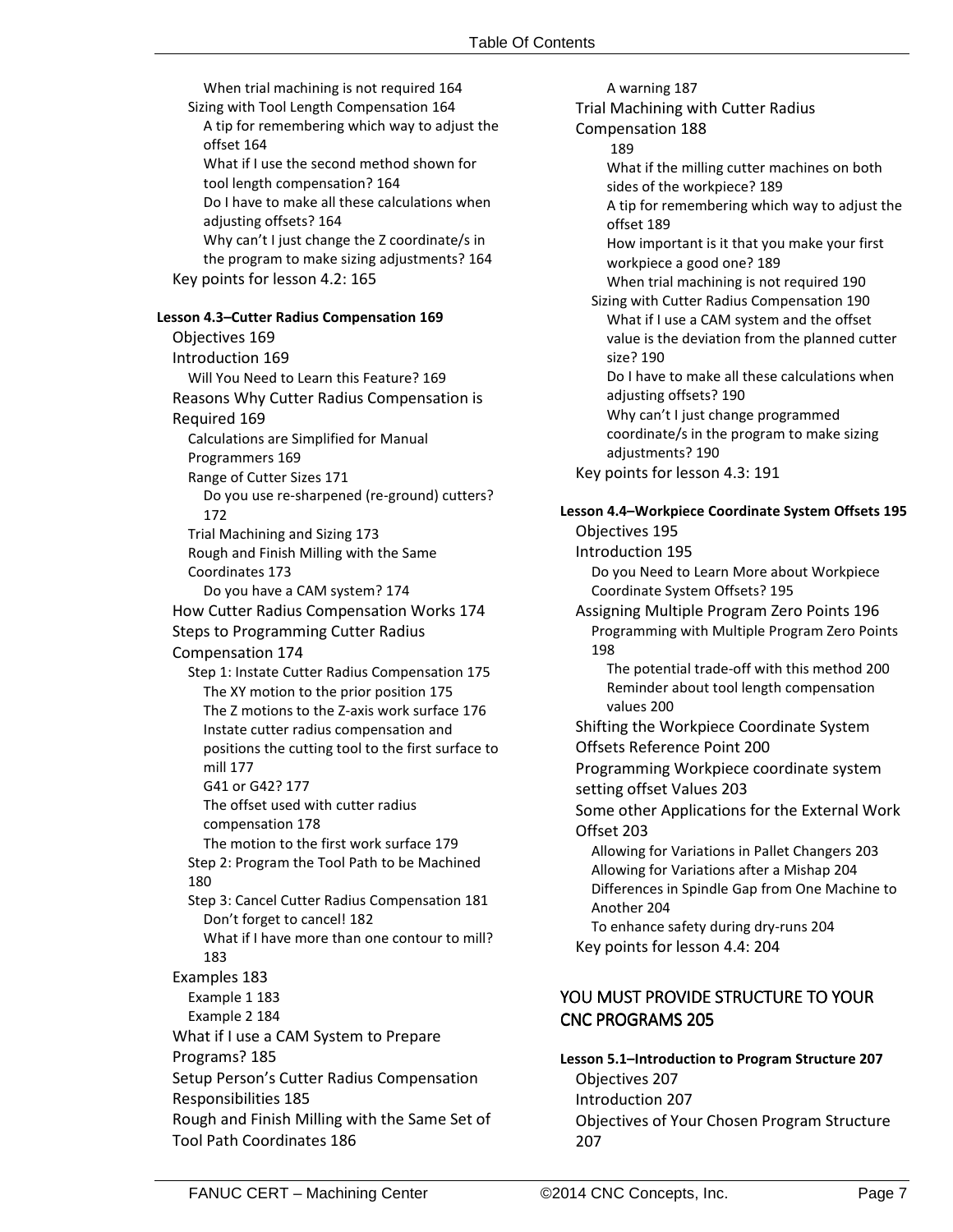Reasons for Structuring Programs with Consistent Format 208 Familiarization 208 Consistency 208 Re-running Tools in the Program 208 Efficiency Limitations 209 Machine Variations that Affect Program Structure 209 M-code Differences 209 Automatic Tool Changer Variations 210 T-word brings a tool to the ready station, M06 commands the tool change 210 Do you have a double-arm tool changer? 210 Where is the tool change position? 211 What is the M19 doing in block N100? 211 Why is the T-word repeated in each M06 command? 212 Do you have a single-arm or umbrella tool changer? 212 T-word does everything 212 Tool change at beginning or end? 213 Does the machine even have an automatic tool changer? 213 Understanding the G28 Command 214 What about G53? 215 A Possible Problem with Initialized Modes 215 Key points for lesson 5.1: 216

#### **Lesson 5.2–Structured Program Format 217**

Objectives 217 Introduction 217 Structured Program Format for Vertical Machining Centers 218 Program Start-Up Structure: 218 Tool Start-Up Structure: 218 Tool Ending Structure: 218 Program Ending Structure: 218 N010 219 N020 219 N030 219 N100 219 N110 219 N120 219 N130 219 N140 219 N150 219 N200 220 N210 220 N220 220 220 N300 - N330 220 A Note About Documentation Comments 220 Example Program for Vertical Machining Centers 221 A few questions about the program: 223

More on the optional stop word (M01) 223 Where is the restart command for each tool? 223 Format for Horizontal Machining Centers 224 Program-Startup Structure: 224 Tool-Startup Structure: 224 Tool-End Structure: 224 Program-End Structure: 224 Key points for lesson 5.2: 226

## **FEATURES THAT HELP SIMPLIFY** PROGRAMMING 229

**Lesson 6.1–Canned Cycles For Drilling 231** Objectives 231 Introduction 231 What Does "Canned" Mean? 231 Canned Cycle Commonalities 232 Description of each canned cycle 232 G80 – Cancel the canned cycle mode 232 G81 – Drilling cycle 232 G73 – High-speed peck drilling cycle 232 G83 – Peck drilling cycle (full retract between pecks) 233 G84 – Right-hand tapping cycle (also used for rigid tapping) 234 Rigid tapping 234 Feedrate for tapping 234 Rapid plane for tapping 234 Tapping can be a little scary 234 Coolant for tapping? 235 When to tap 235 G74 – Left-hand tapping cycle 235 G82 – Counter-boring cycle 236 G89 – Boring cycle with dwell 236 G86 – Boring cycle (leaves drag line witness mark) 236 G76 – Fine boring cycle (leaves no witness mark) 236 Controlling move-over at hole-bottom 237 A tip for boring bar tip pointing 237 G85 – Boring cycle (Feeds in and feeds out) 238 G87 and G88 – Manual cycles (not recommended) 238 Words used in canned cycles 238 A simple example 239 Understanding G98 and G99 240 Canned cycles and the Z-axis 242 Extended example showing canned cycle usage 244 N020, N105, N175 247 N030, N115, N185, N255, N300, N345, N395 247 N245, N290, N335 247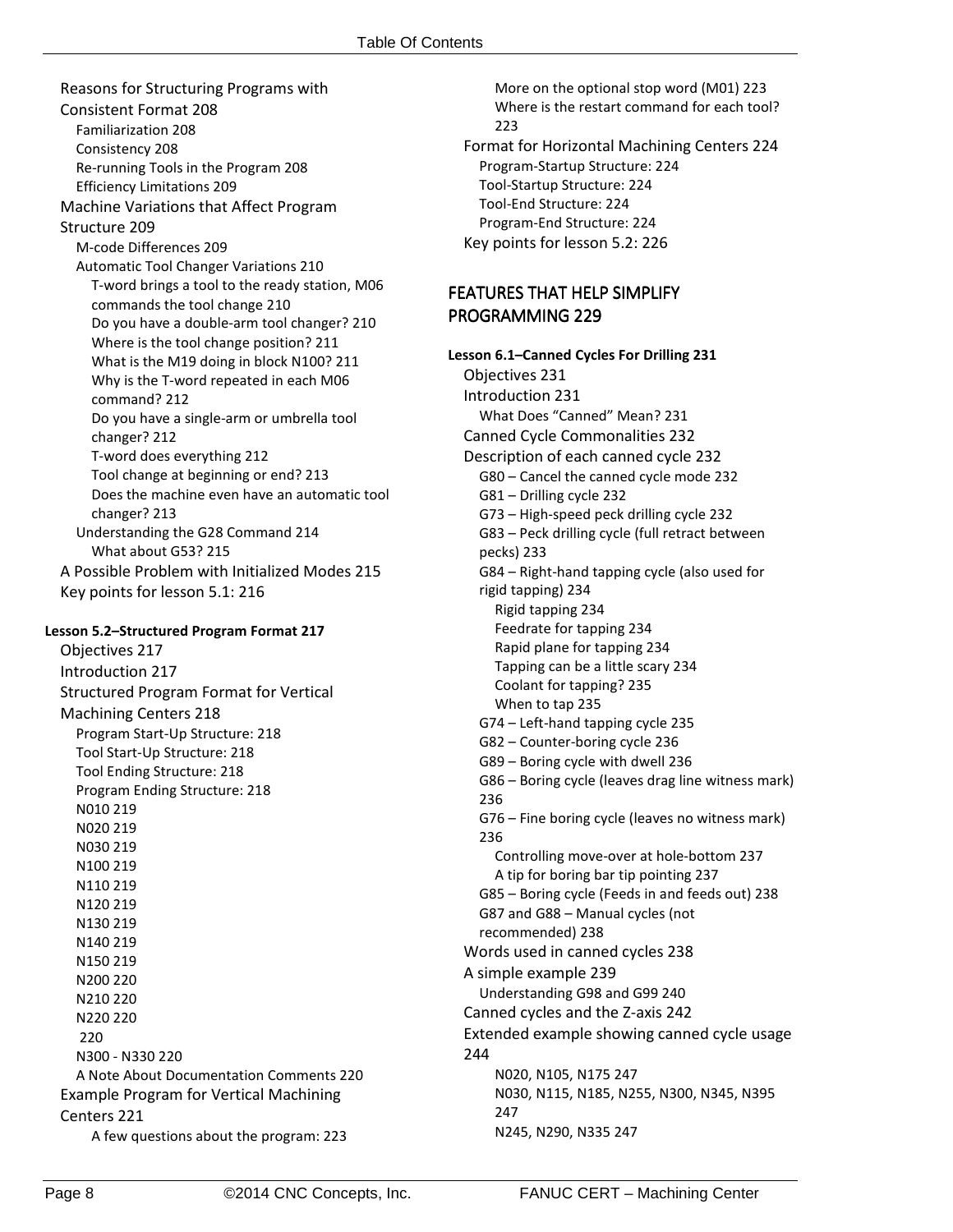N255, N300, N345 247 N045, N050, N125, N130, N195, N200 247 N075, N145, N215, N260, N305, N355, N405 247 N255 247 N300 247 N183 248 N185 248 Using canned cycles in the incremental positioning mode 248 Key points for Lesson 6.1: 250 **Lesson 6.2–Subprogram Techniques 253** Objectives 253 Introduction 253 The Difference Between a Main Program and a Subprogram 253 Loading the Main Program and Subprograms 255 Words used with Subprograms 255 Nesting Subprograms 256 Machining Multiple Identical Pockets 256 Understanding G52–Local Coordinate System 257 Multiple Hole-machining Operations on a Series of Holes 258 Want to include all of the hole-locations in the subprogram? 259 Rough and Finish Side milling 261 Utility Applications for Subprograms 262 Control Programs 262 A Trick to get More Workpiece Offsets 263 What is Parametric Programming (Custom Macro)? 265 Part Families 265 User Defined Canned Cycles 265 Utilities 265 Complex Motions and Shapes 266

# Key points for Lesson 6.2: 266 **Lesson 6.3–Other Special Programming Features 267** Objectives 267 Introduction 267 Block delete (also called optional block skip) 267 Applications for block delete 268 Another optional stop 268 Trial machining 269 Trial boring 269 A warning about block delete applications 271 Sequence number (N-word) techniques) 271 Eliminating sequence numbers 271 Using special sequence numbers in program restart commands 271

Driving Accessory Devices 266

Using sequence numbers as statement labels 272 Using block delete to exit a series of commands 272 Using statement labels to change machining order 273 Other G-codes of interest 274 Thread milling, G02 & G03 274 G04 - Dwell command 277 G09 and G61 - Exact stop check 278 G10 - Offset setting by programmed command 279 Applications for G10 280 Programming tool length and cutter radius compensation offset values 280 Handling discrepancies among pallets 281 Polar coordinates (G15 and G16) 282 Plane selection commands (G17, G18, and G19) 282 Inch/metric mode selection G20 and G21 283 Secondary reference position, G30 284 Scaling commands, G50 and G51 284 G50.1 and G51.1 - Mirror image commands 284 Applications for mirror image 284 The two ways to activate mirror image 285 Manually activating mirror image 285 Activating mirror image from within a program 285 Motion relative to zero return position, G53 286 Single direction positioning mode, G60 286 Coordinate rotation G68 and G69 287 Adjusting for workholding devices that are not square with the axes 289 Key points for lesson 6.3: 290 **Lesson 6.4–Programming Rotary Devices 291** Objectives 291 Introduction 291 The difference between an indexer and a rotary axis 291 A note to horizontal machining center programmers 291 Benefits of rotary devices 292 Indexers 292 Programming indexer rotation 292 90 degree and 45 degree indexers 292 Five degree indexers 293 One degree indexer 293 Rotary axes 293 How to program a rotary axis departure 294 Comparison to other axes 294 Zero return position 294 Polarity 295

Designation of program zero 295 Absolute positioning mode 296 Incremental positioning mode 299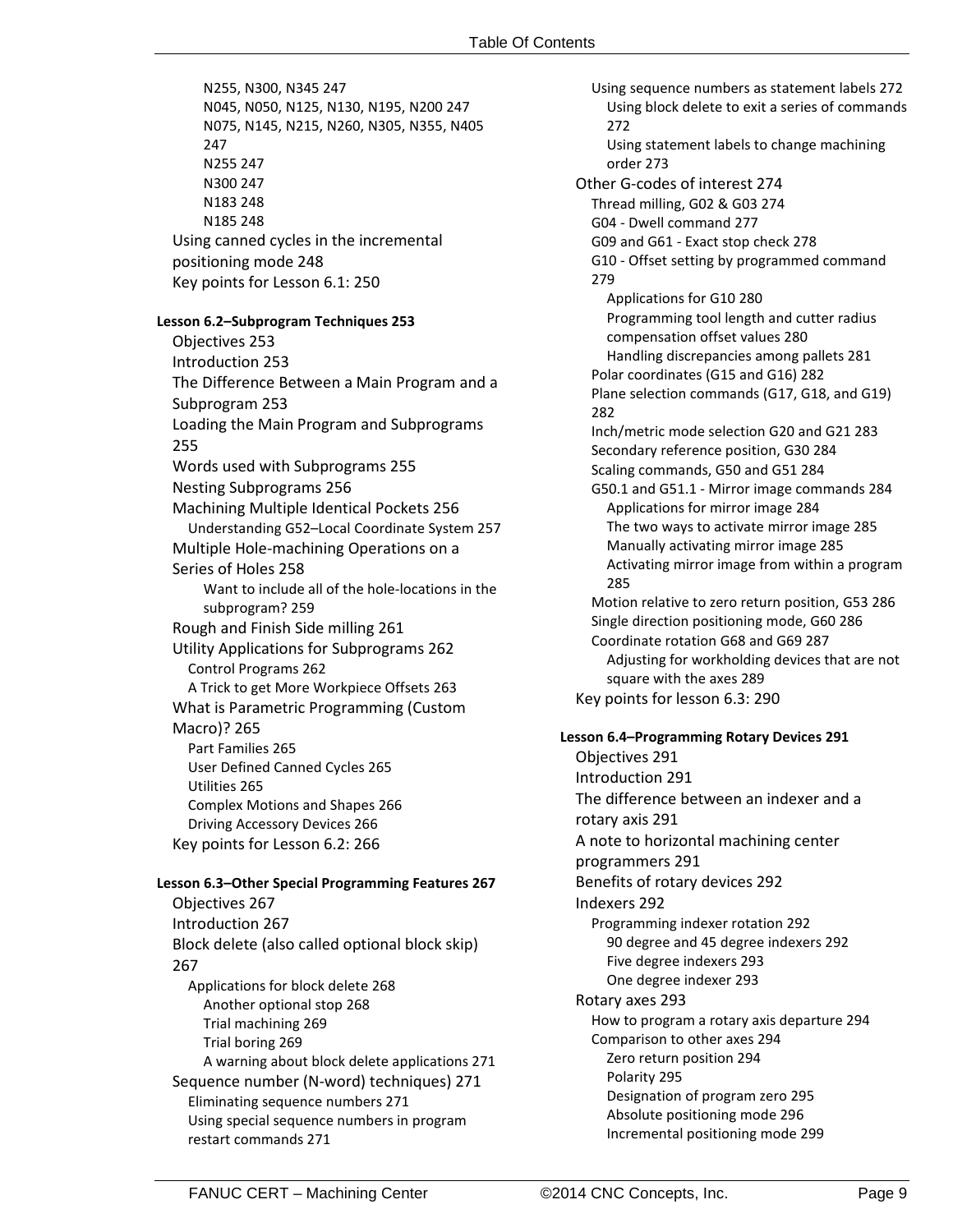Clamping the rotary axis for machining after rotation 301 Rapid and straight line motion 301

Canned cycle usage 302 Approaching rotary device applications 302 Program zero point selection 302 Assigning one program zero point per side 304 Using one central program zero point 304 Calculating coordinates when center of rotation is the program zero point 305 Example program using rotary device 306 Key points for lesson 6.4: 313

## KNOW YOUR MACHINE FROM AN OPERATOR'S POINT OF VIEW 315

Are you only interested in setup and operation? 315 From Lesson 1.1: Machine configurations 315 From Lesson 1.2: CNC job vlow 315 From Lesson 1.4: Understanding the workpiece coordinate system 315 From Lesson 1.5: Determining workpiece coordinate system values 315 From Lesson 1.6: Setting workpiece coordinate system offset values 316 From Lesson 4.1: Introduction to compensation 316 From Lesson 4.2: Tool length compensation 316 From Lesson 4.3: Cutter radius compensation 316 From Lesson 4.4: Workpiece coordinate system setting offsets 316 From Lesson 5.1: Introduction to program structure 316 The need for hands-on experience 316 Key Concept Number Seven 317 More on axis polarity 317 Procedures you must know about 319 Machine power-up 319 Sending the machine to its zero return position 319 Manually moving each axis 319 An example of manual axis movement 319 Manually starting the spindle 320 Manually making tool changes 320 Manipulating the display screen 320 The position display screen 320 The program display screen 321 The offset/setting display screen 321 The program check display screen 321 Loading programs 321

# **Lesson 7.1–Tasks Related to Setup and Running Production 323**

Objectives 323

Introduction 323 Setup-related tasks 323 Running production-related tasks 323 CNC job from start to finish 325 Setup documentation 326 Tear down the previous setup and put everything away 327 Gather the components needed to make the setup 327 Make the workholding setup 327 Assign the program zero point 328 Measure program zero assignment values 328 Enter program zero assignment values into workpiece coordinate system setting offset number one 329 Assemble the cutting tools needed for the job 330 Measure tool length- and cutter-radiuscompensation values 331 The static nature of cutting tool measurements 331 Enter tool length and cutter radius compensation values into offsets 332 Load cutting tools into the machine's automatic tool changer magazine 332 Load the CNC program 333 The physical tasks related to setup are now completed 333 Verify the correctness of a new or modified program 333 Verify the correctness of the setup 334 A tip that will save a crash some day 335 Dry running our example program 335 Cautiously run the first workpiece 336 The most dangerous time 336 Making sure the first workpiece is a good one 337 Machining the first workpiece in our example job 338 If necessary, optimize the program for better efficiency 339 If changes have been made to the program, save the corrected version of the program 339 Production run documentation 340 A note to programmers: 340 Remove the previous workpiece 341 Load the next workpiece 341 Activate the cycle 341 Monitor the cycle 342 Clean and de-burr the workpiece 342 Perform specified measurements 342 Make offset adjustments to maintain size for critical dimensions (sizing) 343 Replace worn tools 344 Clean the machine 344

Preventive maintenance 344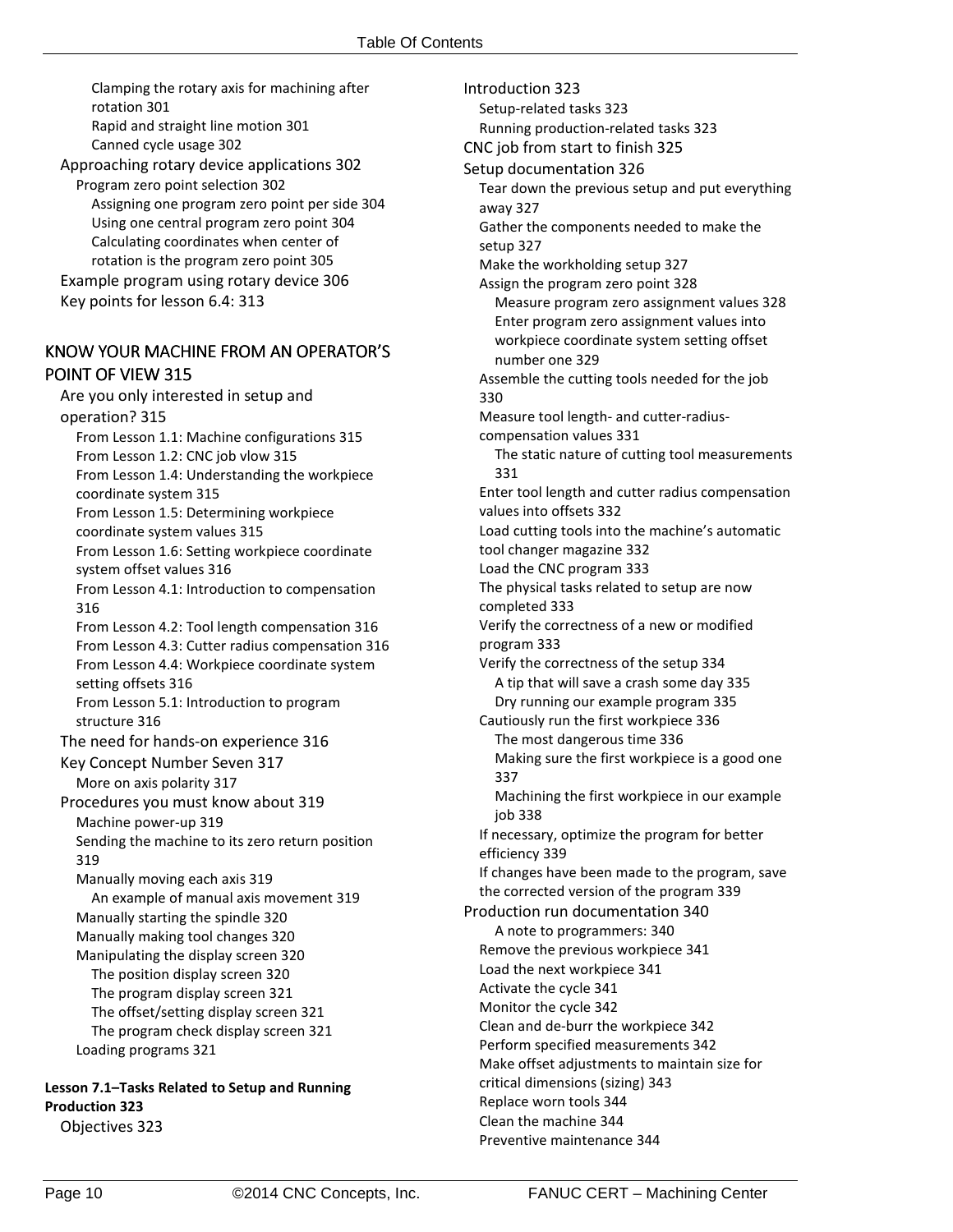Key points for lesson 7.1: 344

**Lesson 7.2–Operation Panels 347** Objectives 347 Introduction 347 The two most important operation panels 347 The control panel buttons and switches 348 Display screen mode keys 349 Position display pages 351 Program display pages 351 Offset display pages 352 Graph display pages 353 Other display screen modes 353 The keyboard 353 Letter Keys 354 The slash key (/) 354 Number keys 354 Decimal point key 354 CAN key 354 EOB key 354 The input key 354 Cursor control keys 354 Program Editing Keys 354 Reset key 354 The machine panel 355 Power buttons 356 MODE switch 356 CYCLE START button 356 FEED HOLD button 356 FEEDRATE OVERRIDE switch 356 RAPID OVERRIDE switch 357 EMERGENCY STOP button 357 Conditional switches 357 DRY RUN on/off switch 357 SINGLE BLOCK on/off switch 357 BLOCK DELETE on/off switch (also called optional block skip) 357 OPTIONAL STOP on/off switch 357 Buttons and switches for manual functions 358 Axis jogging controls 358 Handwheel controls 358 Spindle control 358 Automatic tool changer control 358 Indicator lights and meters 359 Spindle rpm and horsepower meters 359 Axis drive-motor horsepower meter 359 Cycle indicator lights 359 Zero return position indicator lights 359 Optional stop indicator light 359 Other buttons and switches on the machine panel 359 Other operation panels on your machining center 359 Key points for lesson 7.2: 360

## KNOW THE BASIC MODES OF OPERATION 361

**Lesson 8.1–Operation Modes 363** Objectives 363 Introduction 363 The manual mode switch positions 363 The manual data input (MDI) mode switch position 364 Commanding an MDI zero return 364 The complete procedure to give an MDI command 364 Commanding a tool change 365 Commanding spindle activation with MDI 365 Other times when MDI is used 365 Can you make motion commands with MDI? 365 The edit mode switch position 366 To make a program in memory the active program (to call up a program) 366 To enter a new program 367 The program operation mode 367 To run the active program from the beginning 367 Key points for lesson 8.1: 368

#### THE IMPORTANCE OF PROCEDURES 369

**Lesson 9.1–The Key Operation Procedures 371** Objectives 371 Introduction 371 Develop your own operation handbooks 371 Manual procedures: 371 MDI Procedures 371 Program Manipulation Procedures 372 Setup Procedures 372 Program Running Procedures 372 Blank procedure form 372 Sample operation handbook (Levil certification cart - mill) 374 Manual Procedures 374 To start the machine 374 To do a zero return 374 To start spindle 374 To jog axes (using continuous jog) 374 To jog axes (using incremental jog) 374 To use the handwheel 374 To set axis displays 375 To enter tool offsets (GEOM(H), WEAR(H), GEOM(D), WEAR(D) 375 To enter workpiece coordinate system offsets 375 MDI Procedures 376 To execute an MDI command 376 Program Manipulation Procedures 376